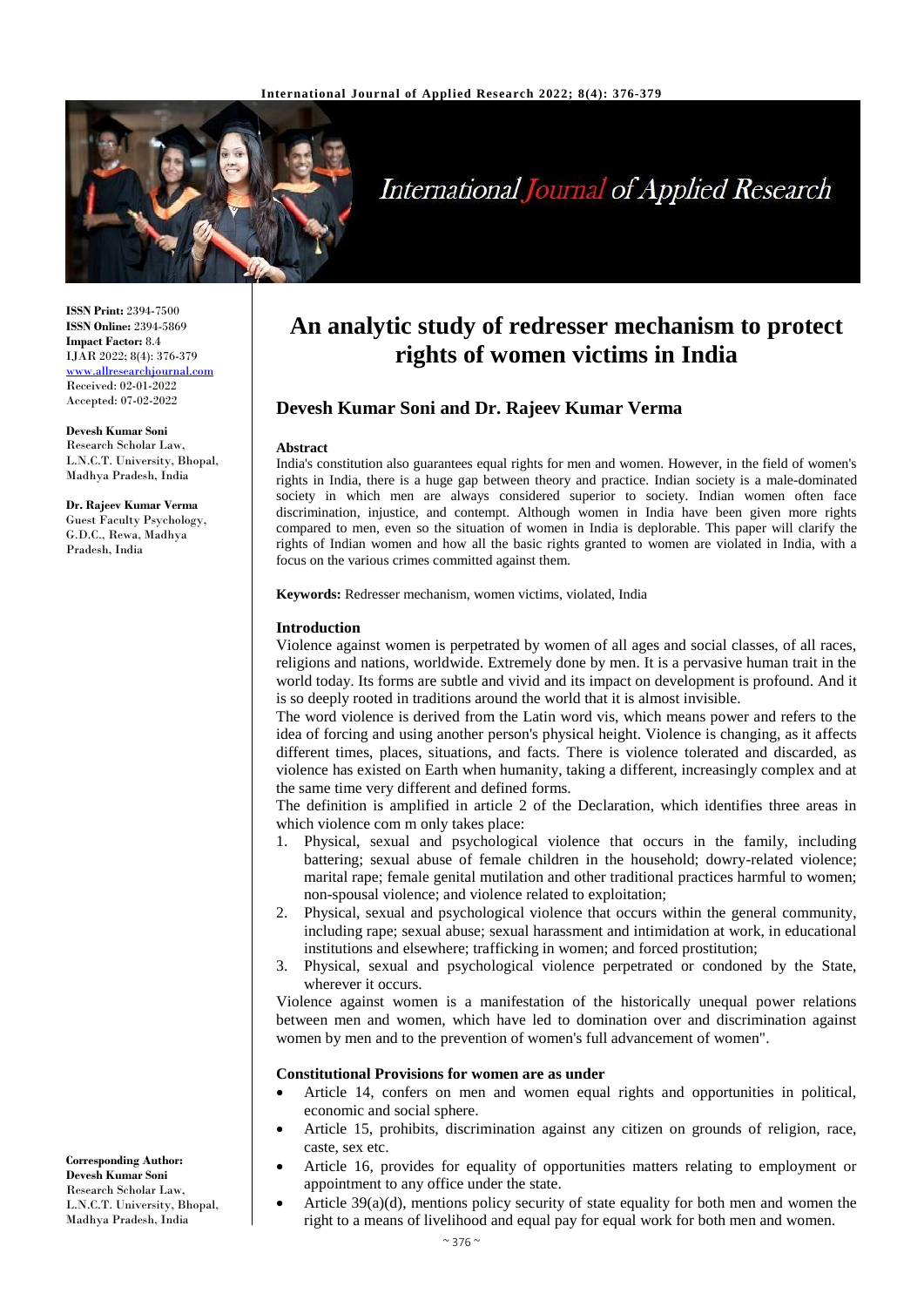Article 42, Direct the State to make provision for ensuring just and humane conditions of work and maternity relief.

## **Legal Provisions for women are as under:**

- Factories Act 1948: Under this Act, a woman cannot be forced to work beyond 8 hours and prohibits employment of women except between 6 A.M. and 7 P.M.
- Maternity Benefit Act 1961: A Woman is entitled 12 weeks' maternity leave with full wages.
- The Dowry Prohibition Act, 1961: Under the provisions of this Act demand of dowry either before marriage, during marriage and or after the marriage is an offence.
- The Equal Remuneration Act of 1976: This act provides equal wages for equal work: It provides for the payment of equal wages to both men and women workers for the same work or work of similar nature. It also prohibits discrimination against women in the matter of recruitment.
- The Child Marriage Restrain Act of 1976: This act raises the age for marriage of a girl to 18 years from 15 years and that of a boy to 21 years. Indian Penal Code: Section 354 and 509 safeguards the interests of women.
- The Medical Termination of Pregnancy Act of 1971: The Act safeguards women from unnecessary and compulsory abortions. Amendments to Criminal Law 1983, which provides for a punishment of 7 years in ordinary cases and 10 years for custodial rape cases.
- 73rd and 74th Constitutional Amendment Act: reserved 1/3rd seats in Panchayat and Urban Local Bodies for women.
- The National Commission for Women Act, 1990: The Commission was set up in January, 1992 to review the Constitutional and legal safeguards for women.
- The Protection of Human Rights Act, 1993
- Protection of Women from Domestic Violence Act, 2005:
- This Act protects women from any act/conduct/omission/commission that harms, injures or potential to harm is to be considered as domestic violence. It protects the women from physical, sexual, emotional, verbal, psychological, economic abuse.
- Protection of Women against Sexual Harassment at Workplace Bill, 2010: on November 4, 2010, the Government introduced protection of Women against Sexual Harassment at Workplace Bill, 2010, which aims at protecting the women at workplace not only to women employee but also to female clients, customer, students, research scholars in colleges and universities patients in hospitals. The Bill was passed in Lok Sabha on 3.9.2012.

The law-enforcement agencies, the police and the judiciary can play an important role in the control of crime against women and particularly rape. The law-enforcement is a continuous process from the time a crime is reported till the criminal is prosecuted and punished. This is a long process involving various stages such as, investigation, prosecution, trial and judicial decision. The victim needs to be facilitated at all these stages. Never-ending trials have also led to a scenario where the complainant is forced to compromise with the victim outside the court secretly due to the social

pressure, thereby frustrating the whole purpose of law. What is the use of increasing the punishment when the chance of conviction itself is a rarity?

Keeping all this in mind effort has been taken to understand the realities from various perspectives. Opinion of the various factors associated with judicial systems in women case of violence has been studied and analyzed in this research paper.

## **Methodology**

In writing this research paper, a descriptive research method has been used and the data collected and interpreted for this study paper is secondary. The remedial approach to protecting the rights of female victims in India is at the heart of this paper and continues to be discussed. By focusing on the various crimes committed against them, attention has been focused on the problem.

## **Violation of Women Human Rights**

It has been said many times these days that Indian women enjoy equal rights with men. But in reality, Indian women were the patients of ancient times. Not only in the past but also today, women have to deal with discrimination, injustice, and disrespect. Now let's talk about crimes committed by women in spite of being given equal rights with men. These points will highlight the ongoing violations of women's rights in India.

# **Violation of Women Human Rights in Past**

The Indian women exploitation is not the present phenomenon. Rather she is being exploited from the early times. The women in Indian society never stood for a fair status. The following crimes were done against the women in the past times.

# **Violation of Human Rights in General**

 **Violation of 'Right to Equality' and 'Right to Protection against Gender Discrimination'**

Discrimination against a girl child begins when she enters the mother's womb. A child is experiencing gender differences from birth and in recent times even before birth, in a sexual way - a deliberate test that leads to the murder of children and the murder of female children. The home, which should be the safest place, is where women are most vulnerable to violence. If a baby girl opens her eyes in any way, she is killed after her birth in various cruel ways in other parts of the world. So the most important "right to life" is denied to women. In India, men are often thought of as superior to women and are given the upper hand. The 'Vienna International Convention on Human Rights' first recognized gender-based violence as a 1993 human rights violation. The same was announced in the 1993 'United Nations Declaration'.

## **Violation of 'Right to Education'**

Education is regarded as a means to an end. Education is one of the most important human rights but the position of women's education in India is far from satisfactory. Young girls may be bought into believing that they are only qualified for certain tasks or in some cases to serve as wives and mothers. Despite the improved literacy rate after independence, there is still a huge gap between the literacy rates of men and women.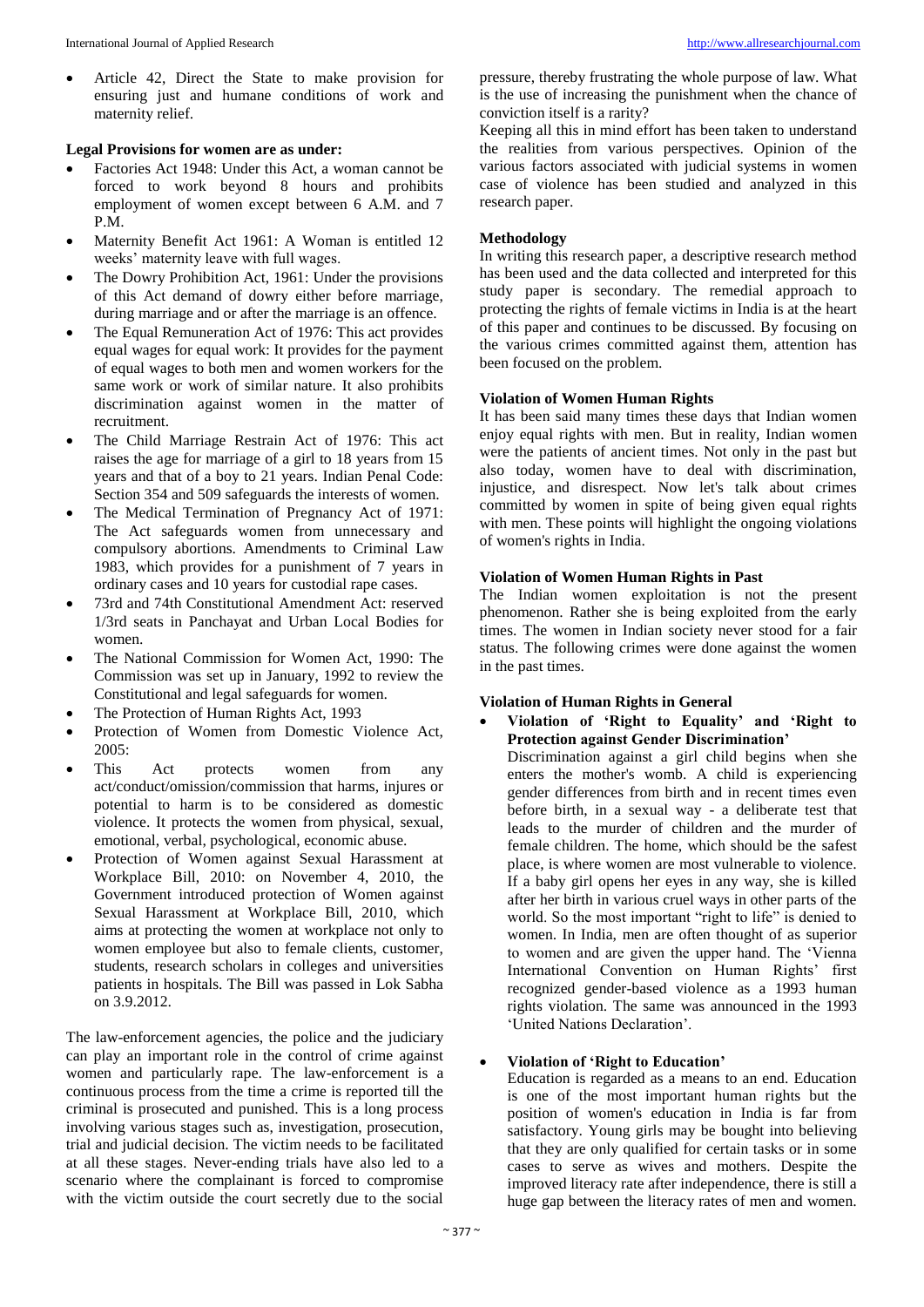About half of the women could not even see the letters of the language. At least 60 million girls do not have access to primary education in India. Because of the large percentage of illiterate women in India, they do not even know their basic human rights and will never fight for them.

### **Violation of 'Political Right'**

The political status of women in India is very unsatisfactory, particularly their representation in higher political institutions – Parliament and provincial Legislation which is of great under  $-$  representation which hampers their effective role in influencing the government initiatives and policies regarding women's welfare and development. Their representation has been unable to reach even 10% in Lok Sabha. Thus it is clear that: a) There is male domination in Indian politics and almost all the parties give very little support to women in election despite their vocal support for 33% reservation of seats for women in Parliament and Provincial Legislation. b) Women have made initiatives in political participation but they have not been accepted in politics.

## **Violation of 'Right to Property'**

In most of the Indian families, women do not own property in their own names and do not get share of parental property. Due to weak enforcement of laws protecting them, women continue to have little access to land and property. In fact, some of the laws discriminate against women, when it comes to land and property rights. Though, women have been given rights to inheritance, but the sons had an independent share in the ancestral property, while the daughter's shares were based on the share received by the father. Hence, father could anytime disinherit daughter by renouncing his share but the son will continue to have a share in his own right. The married daughters facing harassment have no rights in ancestral home.

#### **Violation of 'Right to Protection of Health'**

According to the World Bank report, malnutrition is the major cause of female infertility. The presence of excessive malnutrition among female children as compared to male children is basically due to differences in the intra – family allocation of food between the male and female children. Normally, the male members are fed before the female members of the family. According to Human Development Report, in rural Punjab, 21% of girls in low income families suffer from severe malnutrition as compared with 3 % of boys in the same family. Even the low income boys are far better than upper income girls. Girl babies are less breast – fed than boy babies. 60% of girl babies are born with low birth weight. Sometimes due to economic distress and natural calamities like floods, droughts or earthquakes, the discrimination against the female child increases. Moreover it has been confirmed by various studies that the girl's diet is inferior to the boy's diet both in quality and quantity. Boys are given more nutritive foods like milk, eggs, butter, ghee, fruits, and vegetables as compared to girls. Due to this inferior quality diet, girls are more vulnerable to infections and diseases. The reason again is that families spend less on medication for girls than for boys.

 **Violation of 'Right to Equal Opportunity for Employment' and 'Right to Get Equal Wages for Equal Work'**

Employment of women in agriculture, traditional industries and a large proportion of new industries is declining rapidly. The reason is that the adoption of new technological innovations requires new skills, knowledge and training. And women in India, who make up the majority of the illiterate people in the world, do not have such skills and knowledge. Research has also shown that in the same profession, women earn less than men. Technological and industrial changes are pushing women out of the production system. Women workers are only focused on specific tasks that require that - so-called women's skills. Therefore, the Indian labor market is opposed to female workers. It turns out that the role of women in big industries and technologybased businesses is very small. But even in small industries their participation is very low. Only 10.11 percent of small and medium enterprises are owned by women today. Statistics show that only 15% of senior management positions are held by women. In agriculture where women make up the majority of agricultural workers, the average wage for women on average is 30 - 50% higher than for men.

 **Violation of 'Right to Live With Dignity': Eve Teasing and Sexual Abuse** Eve teasing is an act of terror that violates a woman's body, space and self – respect. It is one of the many ways through which a woman is systematically made to feel inferior, weak and afraid. Whether it is an obscene word whispered into a woman's ear; offensive remarks on her appearance; any intrusive way of touching any part of women's body; a gesture which is perceived and intended to be vulgar: all these acts represent a violation of woman's person and her bodily integrity. Thus, eve teasing denies a woman's fundamental right to move freely and carry herself with dignity, solely on the basis of her sex. There is no particular places where eve – teasers congregate. No place is really "safe" for women. Roads, buses, train, cinema halls, parks, beaches, even a woman's house and neighbourhood may be sites where her self – worth is abused.

## **Violation of 'Right From Society, State and Family System'**

### **1) Child Marriage**

Child marriage has become very common in India and continues to this day. Discrimination against a girl begins even before their birth and continues as they grow older. Legally a girl cannot get married until she is at least 18 years old. But an Indian girl is considered a burden on the family. Sometimes marriages are resolved even before the baby is born. In southern India, marriages between cousins are common as they believe the girl is safe as married to the family. Parents also believe that it is easier for the child - the bride to adjust to the new environment and it is easier for individuals to adapt to the new environment. Some believe that they marry young girls to avoid the risk of becoming pregnant with their unmarried daughters. This shows that the reasons for child marriage in India are unfounded. In fact, child marriage is linked to poverty, illiteracy, lobola, landlessness, and other social ills.